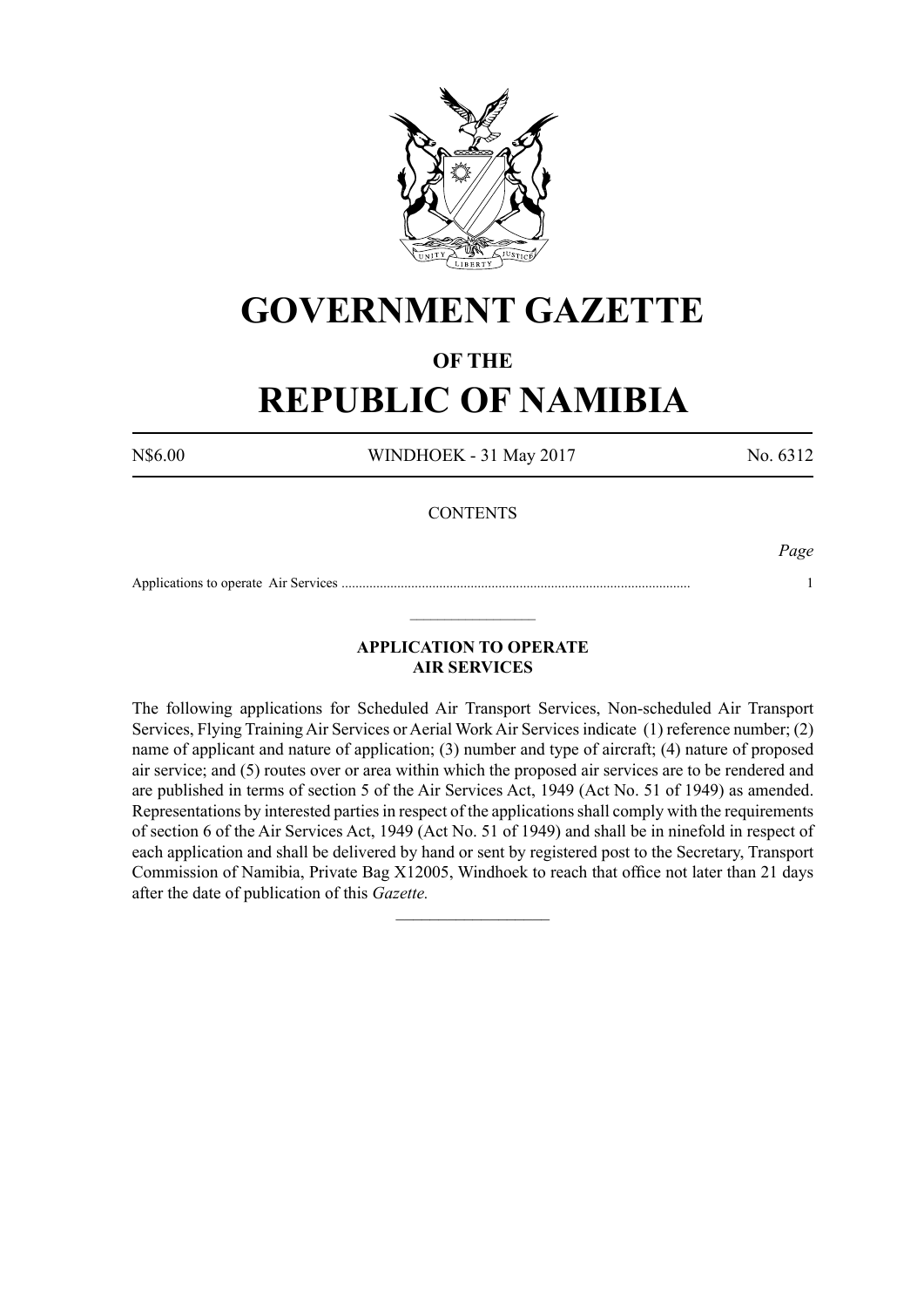#### **WINDHOEK 00A00938**

#### **26 May 2011**

Application for the amendment of a Non-Scheduled Air Transport Services License no. 00130 dated 14 October 2015 in terms of the Air Services Act, 1949 (Act No. 51 of 1949) as amended:

#### **1. Name and Address of applicant:**

Samawati Hot Air Ballooning P O Box 22611 Windhoek Namibia

#### **2. Name under which the applicant will operate:**

Samawati Hot Air Ballooning CC

#### **3. Base/Bases of operation:**

As presently approved

#### **4. Area to be served:**

Namibia, Rest of Africa, Europe, North America, South America, Asia.

#### **5. Types of traffic to be conveyed:**

As presently approved

#### **6. Routes to be served:**

As presently approved

#### **7. Tariff of charges**

As presently approved

#### **8. Aircrafts to be used**

To be added:

V5- HBZ Kubicek serial 247 V5- HBI Aerostar S77 A-3034 V5- HOT T-180 Ultra Magic (Dry leased)

 $\overline{\phantom{a}}$  , where  $\overline{\phantom{a}}$ 

### **WINDHOEK 00A00939**

#### **26 May 2017**

Application for the amendment of a Non-Scheduled Transport Services License no. 00133 dated 28 October 2016 in terms of the Air Services Act, 1949 (Act No. 51 of 1949) as amended:

#### **1. Name and Address of applicant:**

Hot An Ballooning Namibia CC Erf 4805, New Industrial Area P O Box 22611 Swakopmund.

#### **2. Name under which the applicant will operate:**

Hot Air Ballooning Namibia CC

#### **3. Base/Bases of operation:**

Changed to: Erf 4805, New Industrial Area Swakopmund

#### **4. Area to be served:**

As presently approved

#### **5. Types of traffic to be conveyed**

As presently approved

#### **6. Routes to be served:**

To be changed: Borders of Namibia, SADC regions and international.

#### **7. Tariff of charges:**

As presently approved

#### **8. Aircrafts to be used:**

To be added:

V5- HOT T-180 Ultra Magic V5- HAT S \_160 Ultra Magic V5- HOR G40/24 Schroder fire balloon V5- HAP 105A Cameron Colt V5- HTT Sky 77 Cameron  $\_$ 

#### **WINDHOEK 00A00940**

# **26 May 2017**

Application for the amendment of a Non-Scheduled Air Transport Services License no. 00126 dated 20 January 2014 in terms of the Air Services Act, 1949 (Act No. 51 of 1949) as amended:

#### **1. Name and Address of applicant:**

Eagle Eye Aviation P O Box 4657 Vineta Swakopmund

#### **2. Name under which the applicant will operate:**

Eagle Eye Aviation CC

#### **3. Base/Bases of operation:**

As presently approved

#### **4. Area to be served:**

As presently approved

#### **5. Types of traffic to be conveyed:**

As presently approved